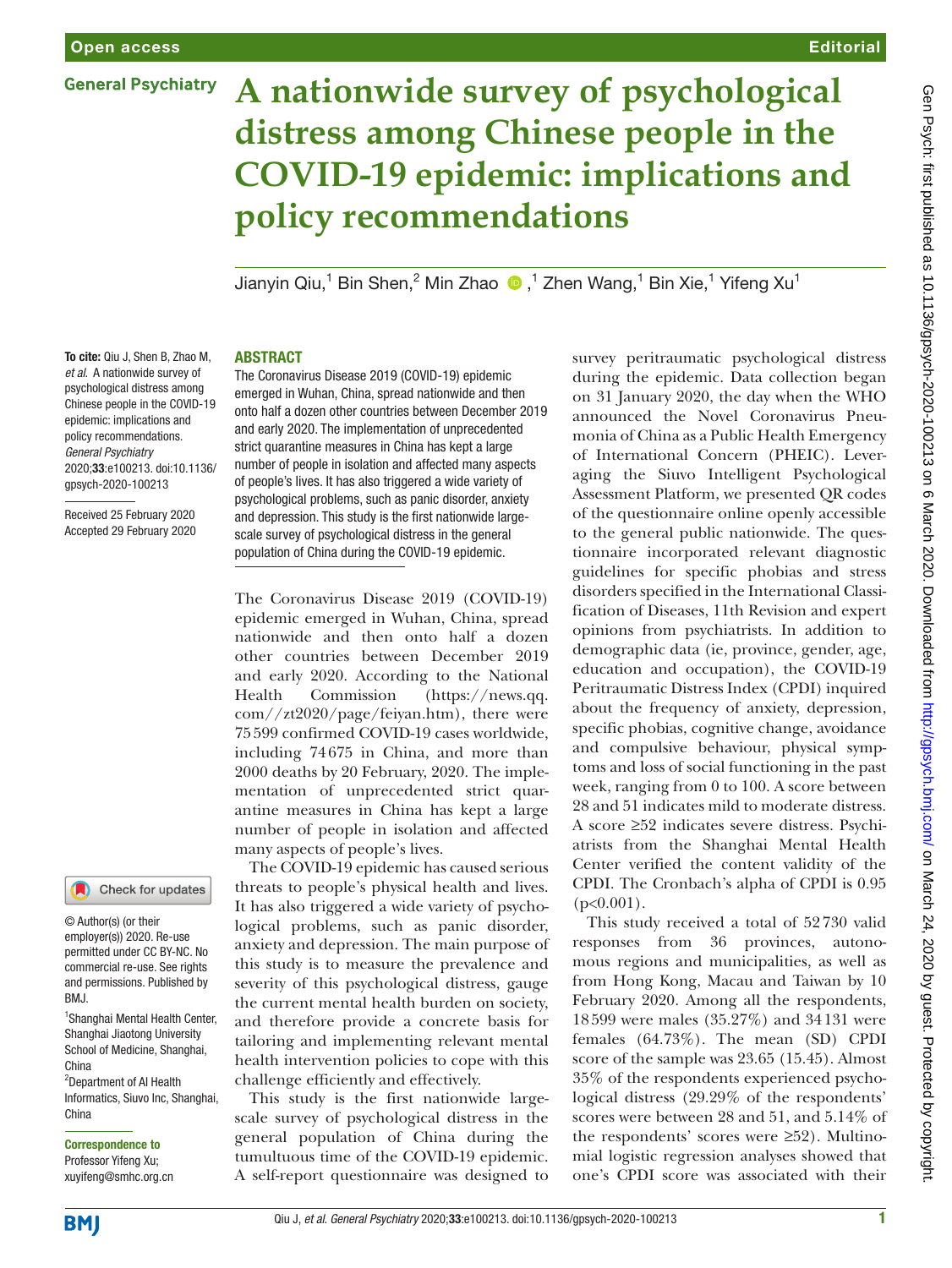gender, age, education, occupation and region. Female respondents showed significantly higher psychological distress than their male counterparts (mean  $(SD)=24.87$ (15.03) vs 21.41 (15.97), p<0.001). It is in accordance with results from previous research which concluded that women are much more vulnerable to stress and more likely to develop post-traumatic stress disorder.<sup>[1](#page-1-0)</sup> People under 18 years had the lowest CPDI scores (mean  $(SD)=14.83$   $(13.41)$ . Individuals between 18 and 30 years of age or above 60 presented the highest CPDI scores (mean (SD)=27.76 (15.69) and 27.49 (24.22), respectively). Two major protective factors may explain the low distress level in juveniles: a relatively low morbidity rate among this age group, and limited exposure to the epidemic due to home quarantine. Higher scores among the young adult group (18–30 years) seem to confirm findings from previous research: young people tend to obtain a large amount of information from social media that can easily trigger stress.<sup>[2](#page-1-1)</sup> Since the highest mortality rate occurred among the elderly during the epidemic, it is not surprising that elderly people are more likely to be psychologically impacted. Similarly, people with higher education tended to have more distress, probably because of high self-awareness of their health. $3^{\circ}$  $3^{\circ}$  It is noteworthy that migrant workers experienced the highest level of distress (mean (SD)=31.89 (23.51), F=1602.501, p<0.001) among all occupations. The concern about virus exposure in public transportation when returning to work, their worries about delays in work time and subsequent deprivation of their anticipated income may explain the high stress level.<sup>[4](#page-1-3)</sup> The CPDI score of respondents in the middle region of China (including Hubei, the centre of the epidemic) was the highest (mean (SD) 30.94 (19.22),  $F=929.306$ ,  $p<0.001$ , since this region was affected by the epidemic most severely. Meanwhile, psychological distress levels were also influenced by availability of local medical resources, efficiency of the regional public health system, and prevention and control measures taken against the epidemic situation. $56$  For example, Shanghai is at high risk of carriers of the COVID-19 virus entering the city because of the large population of migrant workers. The distress level is not spiking. This is probably because of the fact that Shanghai has one of the best public health systems in China.

Three major events during the COVID-19 epidemic may have caused public panic: (1) the official confirmation of human-to-human transmission of COVID-19 on 20 January; (2) the strict quarantine of Wuhan on 22 January and (3) WHO's announcement of PHEIC on 31 January. This study began on 31 January. Results also indicated that as time passes, distress levels among the public have been significantly descending, with the lowest distress level during the Lantern Festival (8 February). This decrease can partly be attributed to the effective prevention and control measures taken by the

Chinese Government, including the nationwide quarantine, medical support and resources from all over the country, effective measures (such as public education, strengthening individual protection, medical isolation, controlling of population mobility, reducing gatherings) to stop the spread of the virus.

Findings of this study suggest the following recommendations for future interventions: (1) more attention needs to be paid to vulnerable groups such as the young, the elderly, women and migrant workers; (2) accessibility to medical resources and the public health service system should be further strengthened and improved, particularly after reviewing the initial coping and management of the COVID-19 epidemic; (3) nationwide strategic planning and coordination for psychological first aid during major disasters, potentially delivered through telemedicine, should be established and (4) a comprehensive crisis prevention and intervention system including epidemiological monitoring, screening, referral and targeted intervention should be built to reduce psychological distress and prevent further mental health problems.

#### Twitter Yifeng Xu [@NO](https://twitter.com/NO)

**Acknowledgements** The authors thank Fei Wu from UCLA for statistical advice and language editing.

Contributors JQ wrote the draft and made the revisions. BS, MZ, ZW and BX review the article and made the revisions. YX made the final revision.

Funding The authors have not declared a specific grant for this research from any funding agency in the public, commercial or not-for-profit sectors.

Competing interests None declared.

Patient consent for publication Not required.

Provenance and peer review Commissioned; internally peer reviewed.

Open access This is an open access article distributed in accordance with the Creative Commons Attribution Non Commercial (CC BY-NC 4.0) license, which permits others to distribute, remix, adapt, build upon this work non-commercially, and license their derivative works on different terms, provided the original work is properly cited, appropriate credit is given, any changes made indicated, and the use is non-commercial. See: [http://creativecommons.org/licenses/by-nc/4.0/.](http://creativecommons.org/licenses/by-nc/4.0/)

#### ORCID iD

Min Zhao<http://orcid.org/0000-0002-4551-043X>

#### **REFERENCES**

- <span id="page-1-0"></span>Sareen J, Erickson J, Medved MI, et al. Risk factors for post-injury mental health problems. *[Depress Anxiety](http://dx.doi.org/10.1002/da.22077)* 2013;30:321–7.
- <span id="page-1-1"></span>2 Cheng C, Jun H, Liang B. Psychological health diathesis assessment system: a nationwide survey of resilient trait scale for Chinese adults. *Stud Psychol Behav* 2014;12:735–42.
- <span id="page-1-2"></span>3 Roberts T, Miguel Esponda G, Krupchanka D, *et al*. Factors associated with health service utilisation for common mental disorders: a systematic review. *[BMC Psychiatry](http://dx.doi.org/10.1186/s12888-018-1837-1)* 2018;18:262.
- <span id="page-1-3"></span>4 Allen J, Balfour R, Bell R, *et al*. Social determinants of mental health. *[Int Rev Psychiatry](http://dx.doi.org/10.3109/09540261.2014.928270)* 2014;26:392–407.
- <span id="page-1-4"></span>5 Lowe SR, Sampson L, Gruebner O, *et al*. Psychological resilience after Hurricane sandy: the influence of individual- and community-level factors on mental health after a large-scale natural disaster. *[PLoS One](http://dx.doi.org/10.1371/journal.pone.0125761)* 2015;10:e0125761.
- 6 Wind TR, Komproe IH. The mechanisms that associate community social capital with post-disaster mental health: a multilevel model. *[Soc](http://dx.doi.org/10.1016/j.socscimed.2012.06.032)  [Sci Med](http://dx.doi.org/10.1016/j.socscimed.2012.06.032)* 2012;75:1715–20.